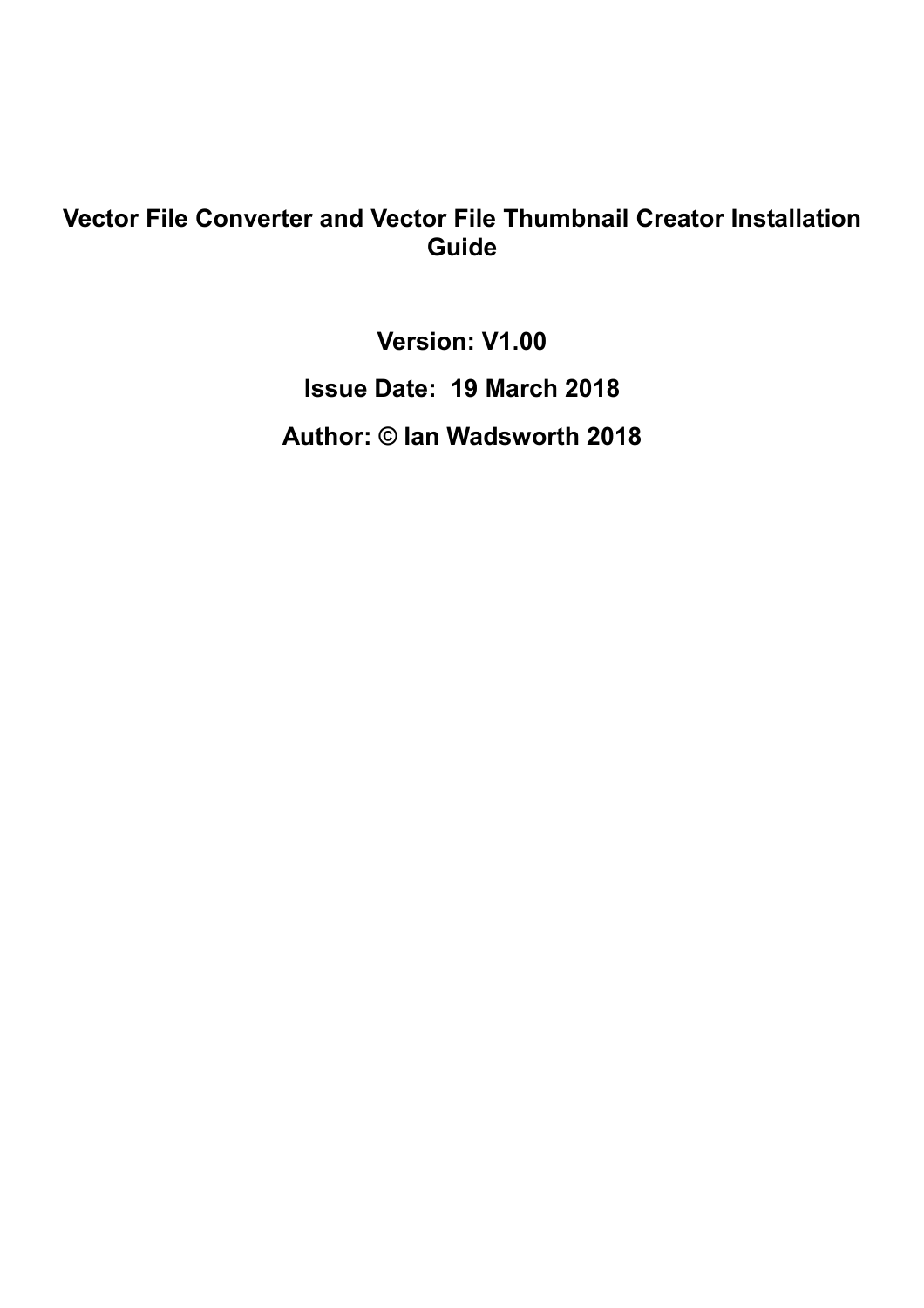### **Table of Contents**

### **Table of Pictures**

| PICTURE 2 WINDOWS USER ACCOUNT CONTROL (VISTA/WINDOWS 7/ WINDOWS 8/WINDOWS   |  |
|------------------------------------------------------------------------------|--|
|                                                                              |  |
|                                                                              |  |
|                                                                              |  |
|                                                                              |  |
|                                                                              |  |
|                                                                              |  |
|                                                                              |  |
|                                                                              |  |
|                                                                              |  |
| PICTURE 11 ADD A DESKTOP SHORTCUT AND QUICK LAUNCH ICON IN WINDOWS XP 12     |  |
|                                                                              |  |
| PICTURE 13 POP-UP WHEN THE VECTOR FILE THUMBNAIL CREATOR IS RUNNING 13       |  |
| PICTURE 14 POP-UP WHEN THE VECTOR FILE THUMBNAIL CREATOR IS RUNNING (WINDOWS |  |
|                                                                              |  |
|                                                                              |  |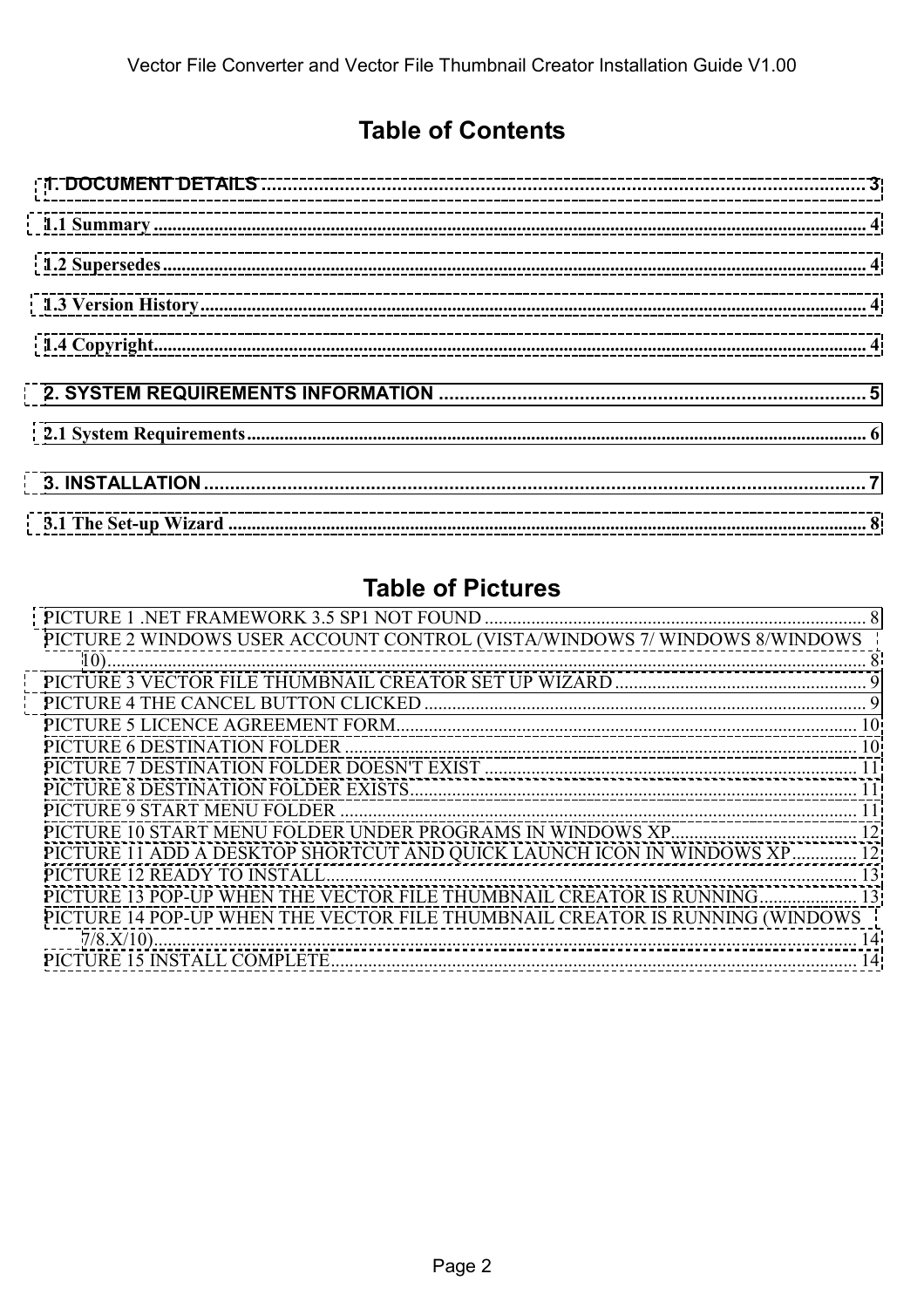# <span id="page-2-0"></span>**1. Document Details**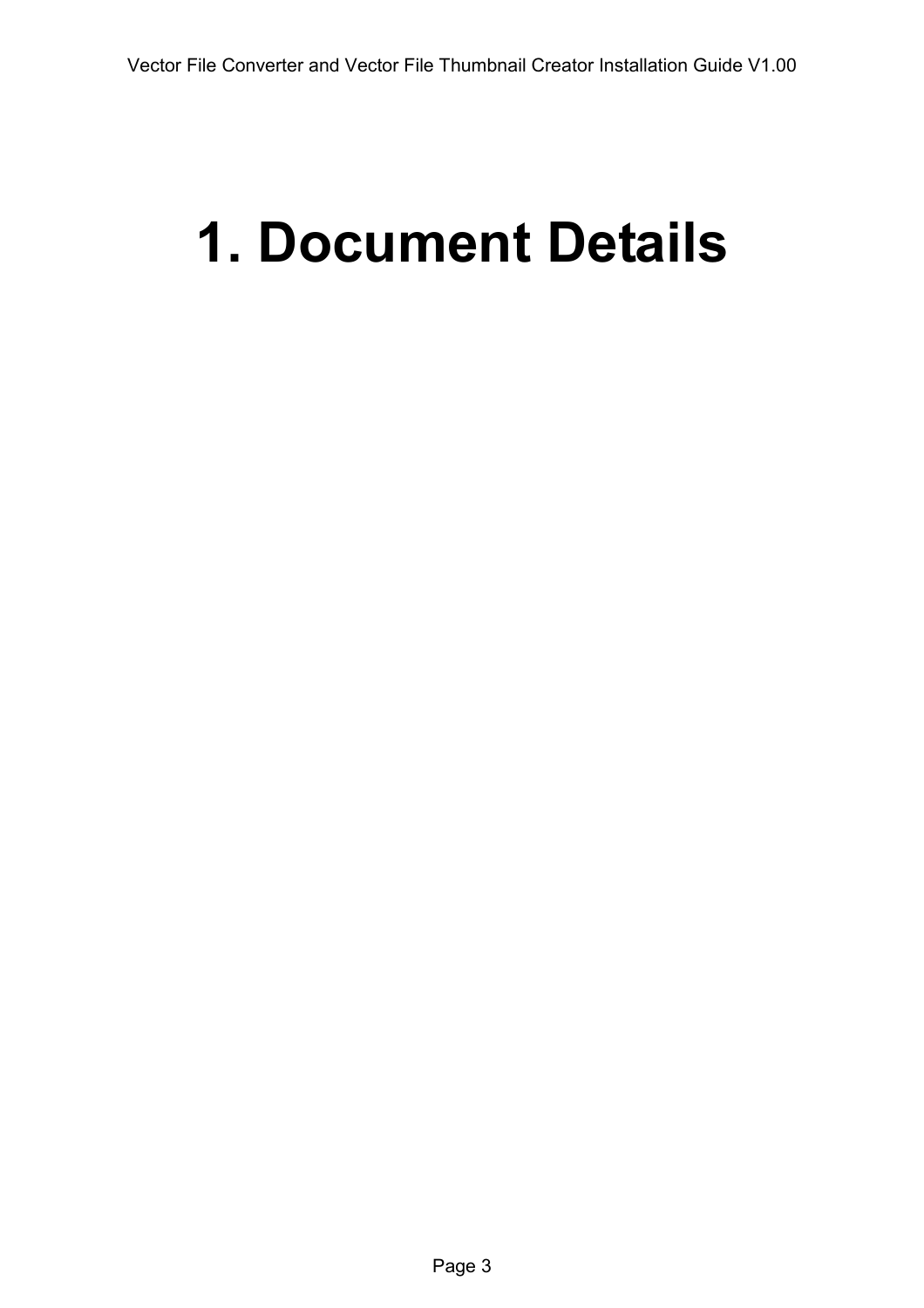## <span id="page-3-0"></span>**1.1 Summary**

This is for the Vector File Converter Demo/Full/Trial release V1.00.

## **1.2 Supersedes**

None.

## **1.3 Version History**

| <b>Version</b> | <b>Date</b>      | <b>Details</b>                         |
|----------------|------------------|----------------------------------------|
| $1.00\,$       | 21 February 2018 | Authors & Contributors at this version |
|                |                  | Ian Wadsworth.                         |
|                |                  | First issue.                           |
|                |                  |                                        |

# **1.4 Copyright**

This document, test files, executables and related files are copyright of Ian Wadsworth (except where indicated), and must not be distributed to any un-authorised testers without the consent of Ian Wadsworth.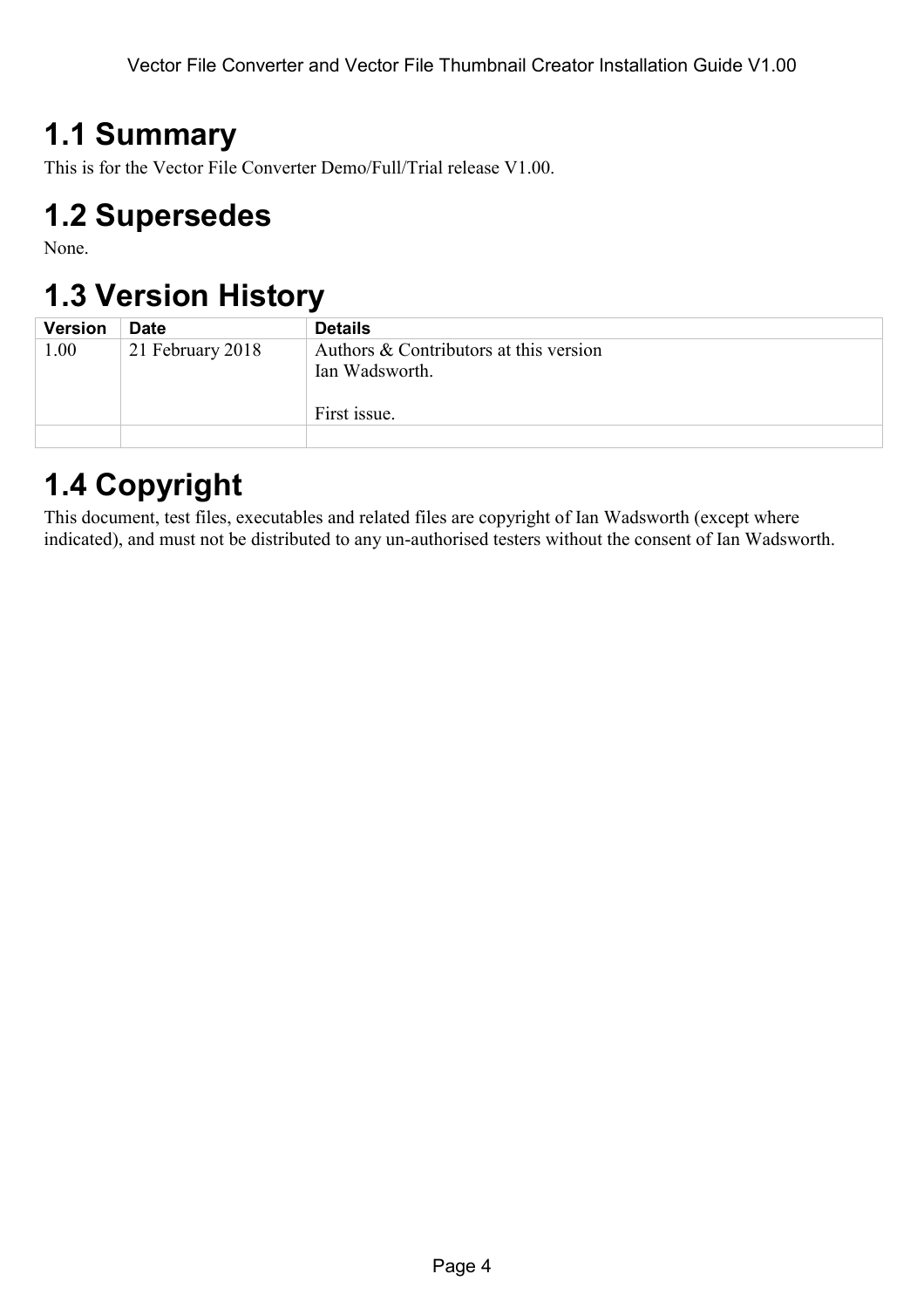# <span id="page-4-0"></span>**2. System Requirements Information**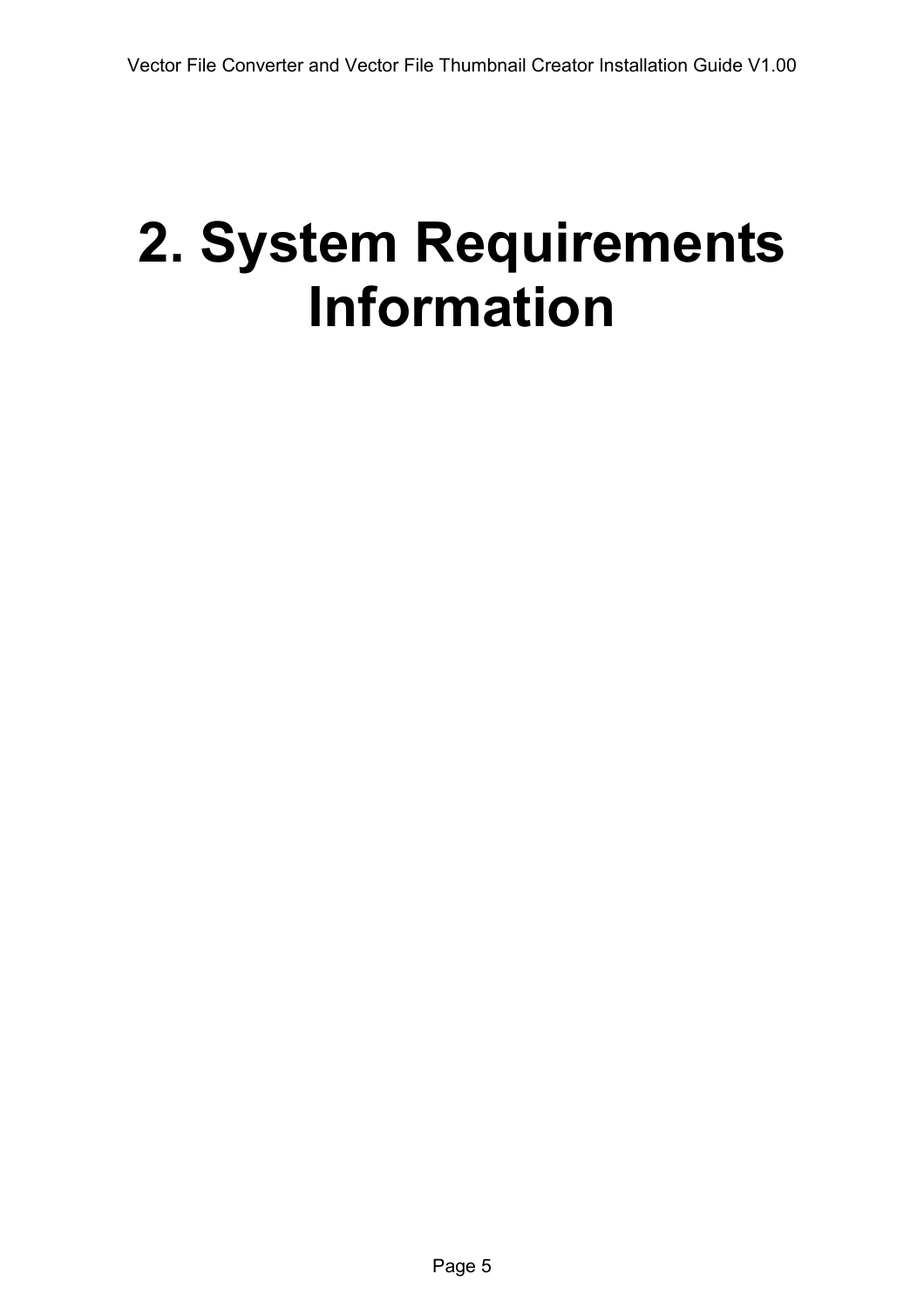## <span id="page-5-0"></span>**2.1 System Requirements**

- Requires Windows XP, Windows Vista, Windows 7, Windows 8.x, or Windows 10.
- A mouse or pointing device
- A display with a minimum resolution of 800 x 600 pixels, colour or monochrome
- At least 5MB of hard disk space
- The application uses about 40MB of DRAM.
- Requires the Microsoft .NET Framework 3.5 Service Pack 1 (Requires at least Service Pack 2 Win XP), if not already installed. The installer will detect if the framework is installed or not.
	- o If you have Internet access it can be downloaded from [http://www.microsoft.com/en](http://www.microsoft.com/en-gb/download/details.aspx?id=25150)[gb/download/details.aspx?id=25150](http://www.microsoft.com/en-gb/download/details.aspx?id=25150) (about 235MB)
	- o If no Internet access, it may be on the operating systems install disk.

The supplied files are (after installing): -

```
 VectorFileConverter.exe or VectorFileThumbnailCreator.exe 
VectorFileConverterUserGuide.pdf 
eula.rtf 
unins000.dat 
unins000.exe
```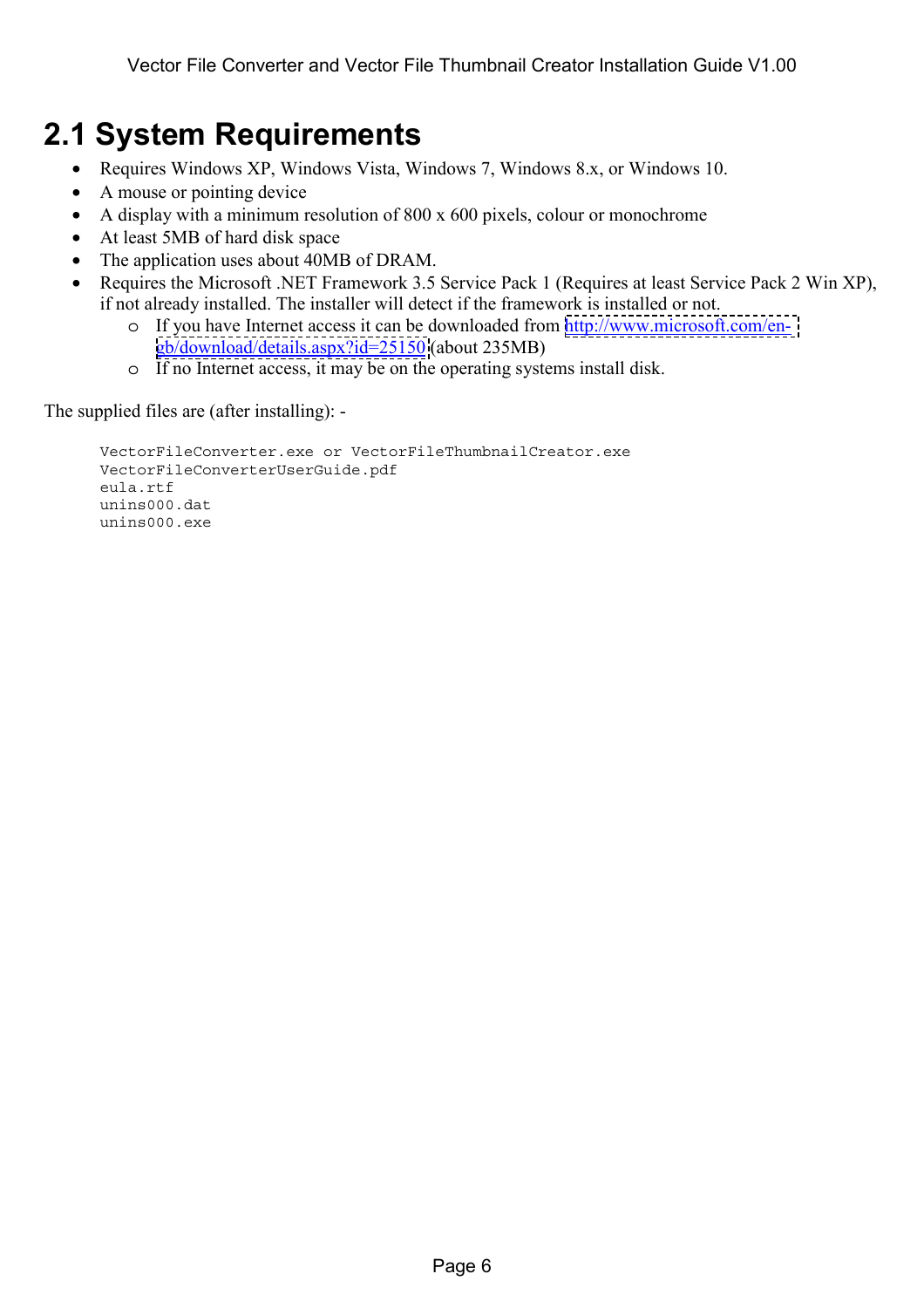# <span id="page-6-0"></span>**3. Installation**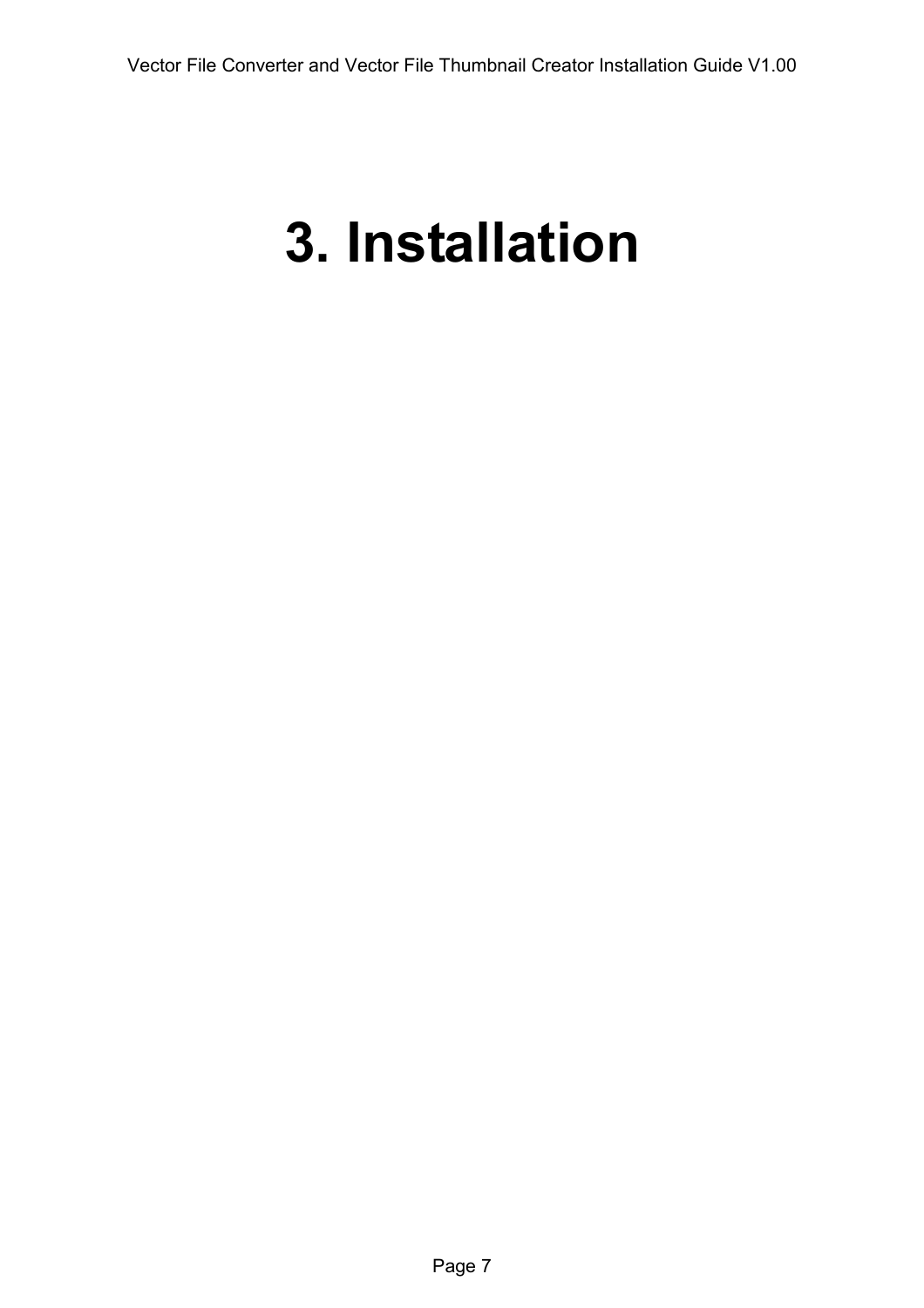## <span id="page-7-0"></span>**3.1 The Set-up Wizard**

Installing over an existing installation will not overwrite any user created files. The  $\star$ , licence file for a Full or Trial version will not be overwritten.

Clicking on the set-up file SetupVectorFileThumbnailCreatorFullReleaseV1-0-00.exe will launch the installer (see [Picture 3 Vector File Thumbnail Creator Set Up Wizard\)](#page-8-0). Depending on the Windows Operating System used, you may get the 'User Account Control' pop up (see Picture 2 Windows User Account Control (Vista/Windows 7/ Windows 8/Windows 10)), click 'Yes' to continue.

Note: the version number may to different to the one displayed.

If the required .NET framework isn't installed a pop message will be displayed see Picture 1 .NET Framework 3.5 SP1 not found. The framework will need to be installed before the installation can be re-started.

#### **Picture 1 .NET Framework 3.5 SP1 not found**



**Picture 2 Windows User Account Control (Vista/Windows 7/ Windows 8/Windows 10)** 

|                           | <b>User Account Control</b>                 |                                                                                                           |
|---------------------------|---------------------------------------------|-----------------------------------------------------------------------------------------------------------|
|                           |                                             | Do you want to allow the following program from an<br>unknown publisher to make changes to this computer? |
|                           | Program name:<br>Publisher:<br>File origin: | SetupVectorFileThumbnailCreatorFullReleaseV1-0-0<br>Unknown<br>Network drive                              |
| No<br>Yes<br>Show details |                                             |                                                                                                           |
|                           |                                             | Change when these notifications appear                                                                    |

Click the 'Next' button to continue, or the 'Cancel' (see [Picture 4 The Cancel Button Clicked\)](#page-8-0) at anytime during the installation will stop it.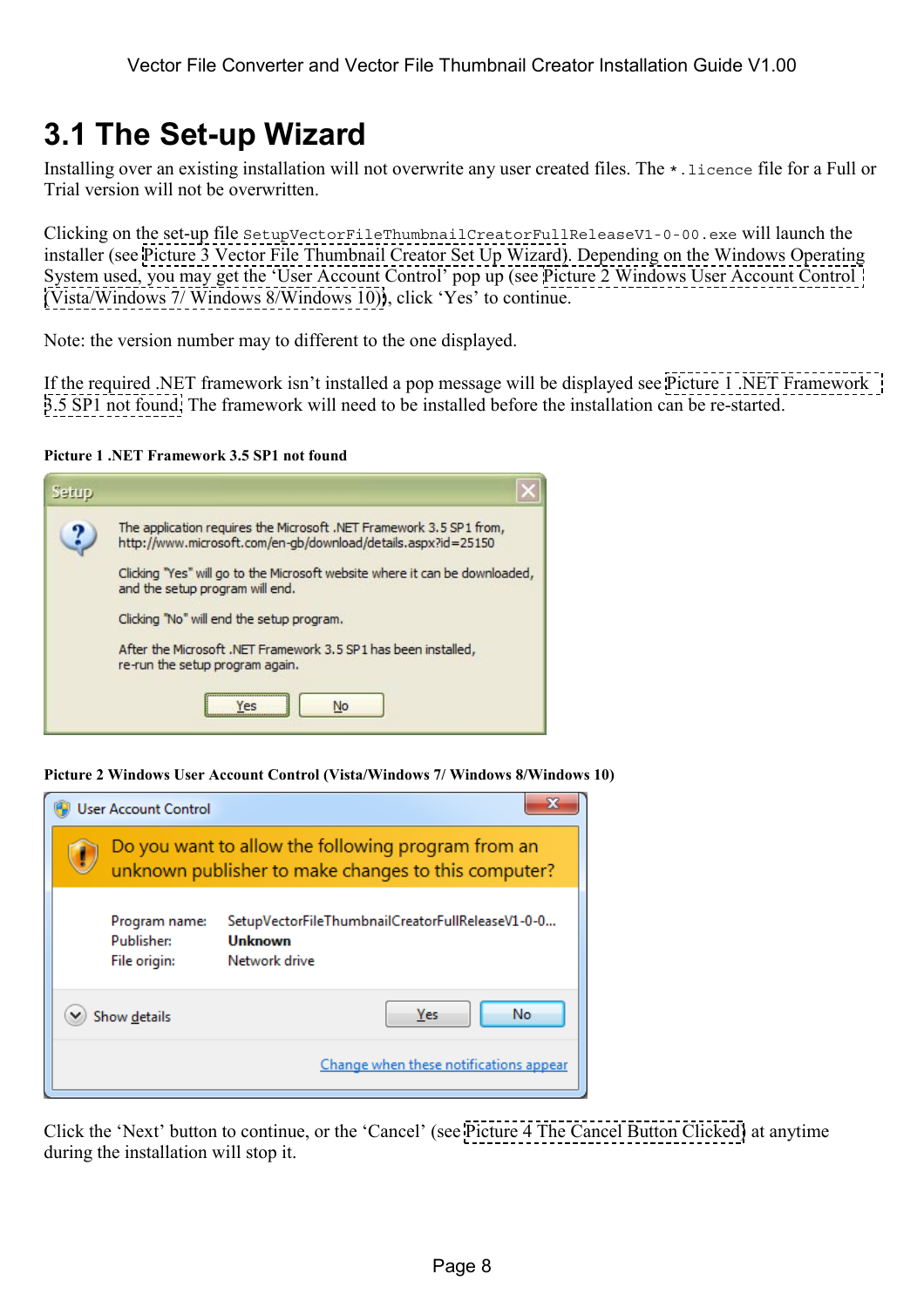<span id="page-8-0"></span>**Picture 3 Vector File Thumbnail Creator Set Up Wizard** 



#### **Picture 4 The Cancel Button Clicked**

| <b>Exit Setup</b> |                                                                                                                                                                           |
|-------------------|---------------------------------------------------------------------------------------------------------------------------------------------------------------------------|
| ?                 | Setup is not complete. If you exit now, the program will not be installed.<br>You may run Setup again at another time to complete the installation.<br>Exit Setup?<br>Yes |

Read the licence agreement and either accept or reject it. If accepted, click on the 'Next' button.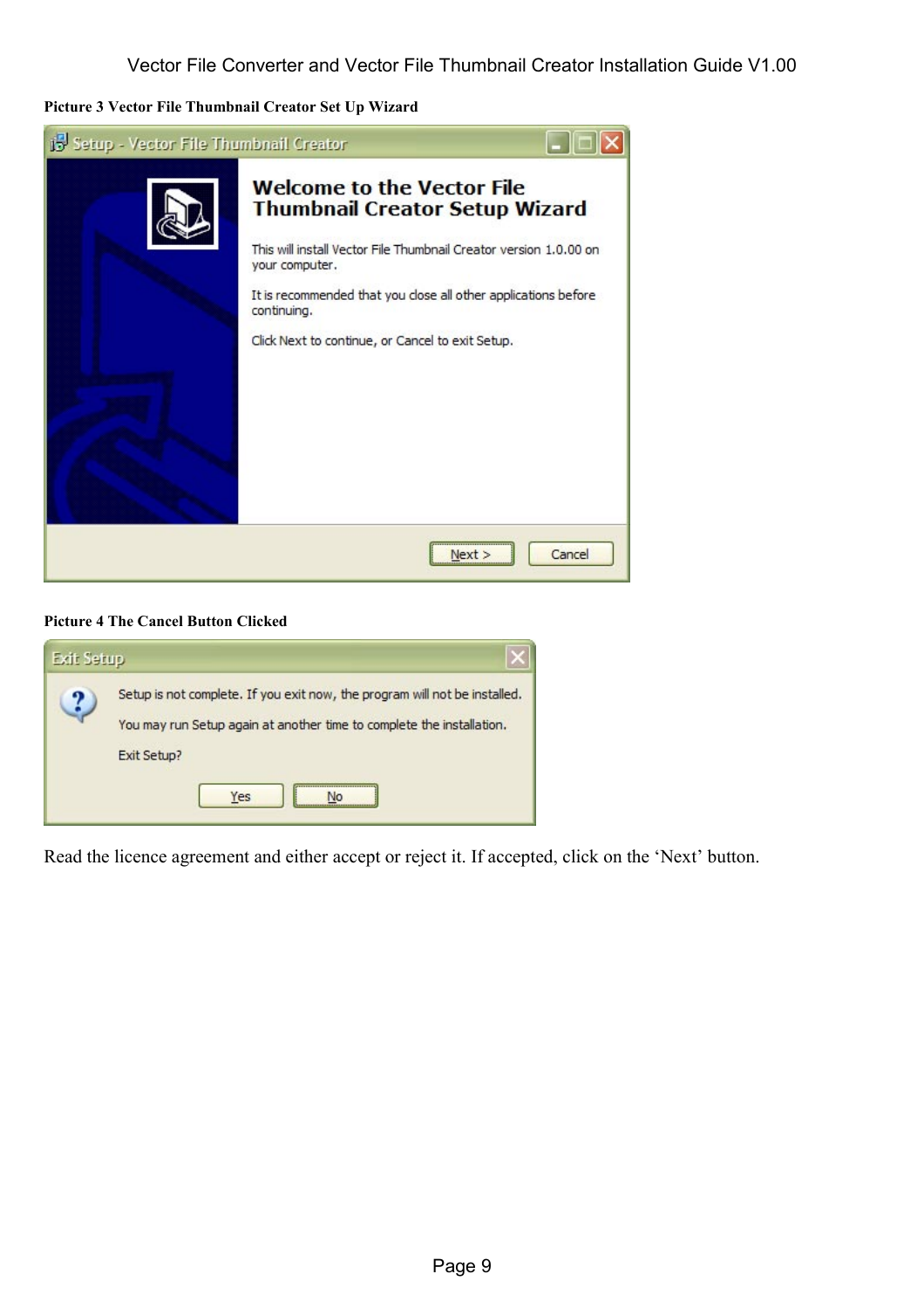#### <span id="page-9-0"></span>**Picture 5 Licence Agreement Form**

| <b>License Agreement</b>                           | Please read the following important information before continuing.                                                                                                            |  |
|----------------------------------------------------|-------------------------------------------------------------------------------------------------------------------------------------------------------------------------------|--|
| agreement before continuing with the installation. | Please read the following License Agreement. You must accept the terms of this                                                                                                |  |
|                                                    | <b>EULA</b>                                                                                                                                                                   |  |
| use.                                               | Please read this EULA carefully, as it sets out the terms<br>and conditions upon which we license our Software for                                                            |  |
|                                                    | Before you download the Software from our website, we<br>will ask you to give your express agreement to the terms<br>and conditions of this EULA. You further agree that your |  |
| $\bigcirc$ I accept the agreement                  |                                                                                                                                                                               |  |
|                                                    | I do not accept the agreement                                                                                                                                                 |  |

The destination folder for the installation can be changed from the default location, by clicking the 'Browse' button and selecting the new destination folder. See Picture 6 Destination Folder.

If the destination folder doesn't exist or if it already exists, there will be a pop message box asking you what to do. Click either 'Yes' or 'no'. See Picture 7 Destination Folder doesn't Exist and [Picture 8 Destination Folder](#page-10-0)  [Exists.](#page-10-0)

#### **Picture 6 Destination Folder**

| Setup - Vector File Thumbnail Creator                                                                                                                                 |  |
|-----------------------------------------------------------------------------------------------------------------------------------------------------------------------|--|
| <b>Select Destination Location</b><br>Where should Vector File Thumbnail Creator be installed?                                                                        |  |
| Setup will install Vector File Thumbnail Creator into the following folder.<br>To continue, click Next. If you would like to select a different folder, click Browse. |  |
| C: \Program Files\IdeasRUsSoftware\VectorFileThumbnailCreator<br>Browse                                                                                               |  |
|                                                                                                                                                                       |  |
| At least 5.7 MB of free disk space is required.                                                                                                                       |  |
| Next ><br>$<$ Back<br>Cancel                                                                                                                                          |  |
|                                                                                                                                                                       |  |

Page 10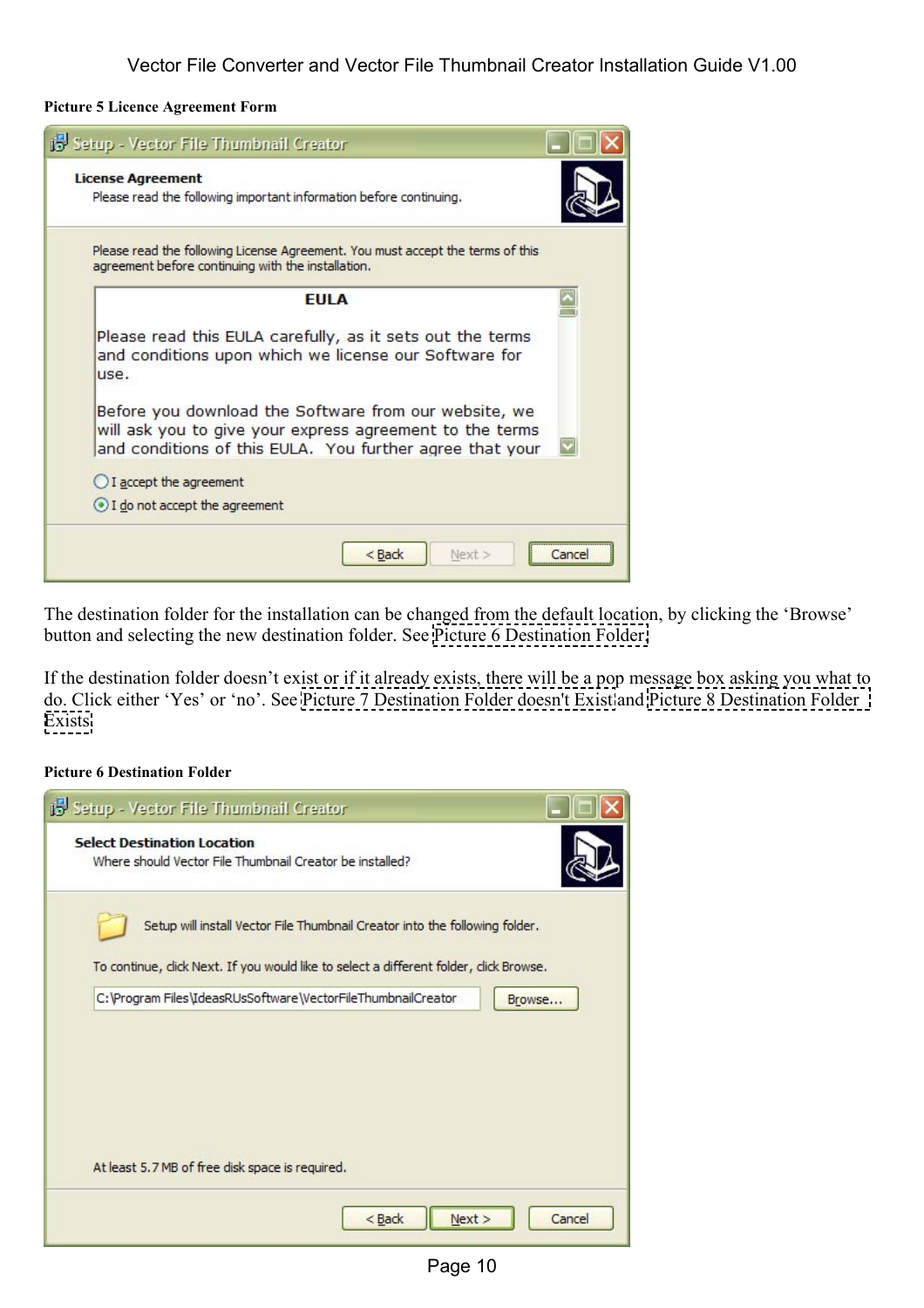#### <span id="page-10-0"></span>**Picture 7 Destination Folder doesn't Exist**



#### **Picture 8 Destination Folder Exists**

| <b>Folder Exists</b> |                                                                                                                                                                      |
|----------------------|----------------------------------------------------------------------------------------------------------------------------------------------------------------------|
|                      | The folder:<br>C: \Program Files\IdeasRUsSoftware\VectorFileThumbnailCreator<br>already exists. Would you like to install to that folder anyway?<br><b>No</b><br>Yes |

You can choose to add a Start Menu folder (see Picture 9 Start Menu Folder) to the Program's shortcut (see Picture 10 Start Menu Folder under Programs in Windows XP) that can be renamed. Windows 8.x does not have a Start Menu. Checking the 'Don't create a Start Folder Menu folder' box will not create the folder. Click the 'Next' button.

#### **Picture 9 Start Menu Folder**

| Setup - Vector File Thumbnail Creator                                                                                                                                   |        |
|-------------------------------------------------------------------------------------------------------------------------------------------------------------------------|--------|
| <b>Select Start Menu Folder</b><br>Where should Setup place the program's shortcuts?                                                                                    |        |
| Setup will create the program's shortcuts in the following Start Menu folder.<br>To continue, click Next. If you would like to select a different folder, click Browse. |        |
| Ideas R Us Software\Vector File Thumbnail Creator                                                                                                                       | Browse |
| Don't create a Start Menu folder                                                                                                                                        |        |
| Next ><br>$<$ Back                                                                                                                                                      | Cancel |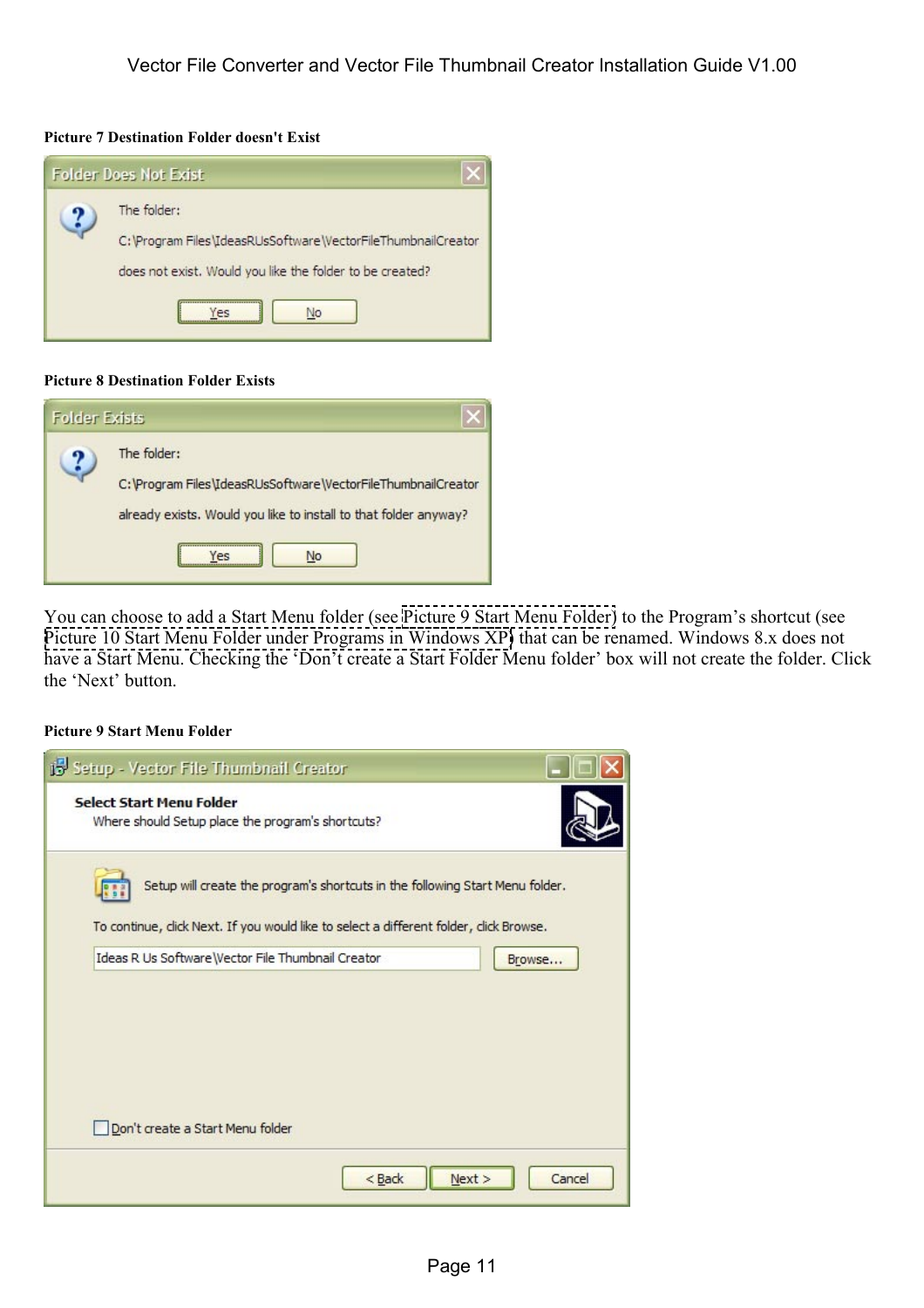<span id="page-11-0"></span>**Picture 10 Start Menu Folder under Programs in Windows XP** 



Choose to add a desktop and/or a quick launch icon (depends on the Operating System, shown for Windows XP). Click the 'Next' button.

**Picture 11 Add a Desktop Shortcut and Quick Launch Icon in Windows XP** 

| 15 Setup - Vector File Thumbnail Creator                                                                                        |        |
|---------------------------------------------------------------------------------------------------------------------------------|--------|
| <b>Select Additional Tasks</b><br>Which additional tasks should be performed?                                                   |        |
| Select the additional tasks you would like Setup to perform while installing Vector File<br>Thumbnail Creator, then click Next. |        |
| Additional icons:                                                                                                               |        |
| Create a desktop icon                                                                                                           |        |
| Create a Quick Launch icon                                                                                                      |        |
|                                                                                                                                 |        |
|                                                                                                                                 |        |
|                                                                                                                                 |        |
|                                                                                                                                 |        |
|                                                                                                                                 |        |
|                                                                                                                                 |        |
| $<$ Back<br>Next >                                                                                                              | Cancel |

This is the last form, and the last chance to cancel the installation. Click the 'Install' button.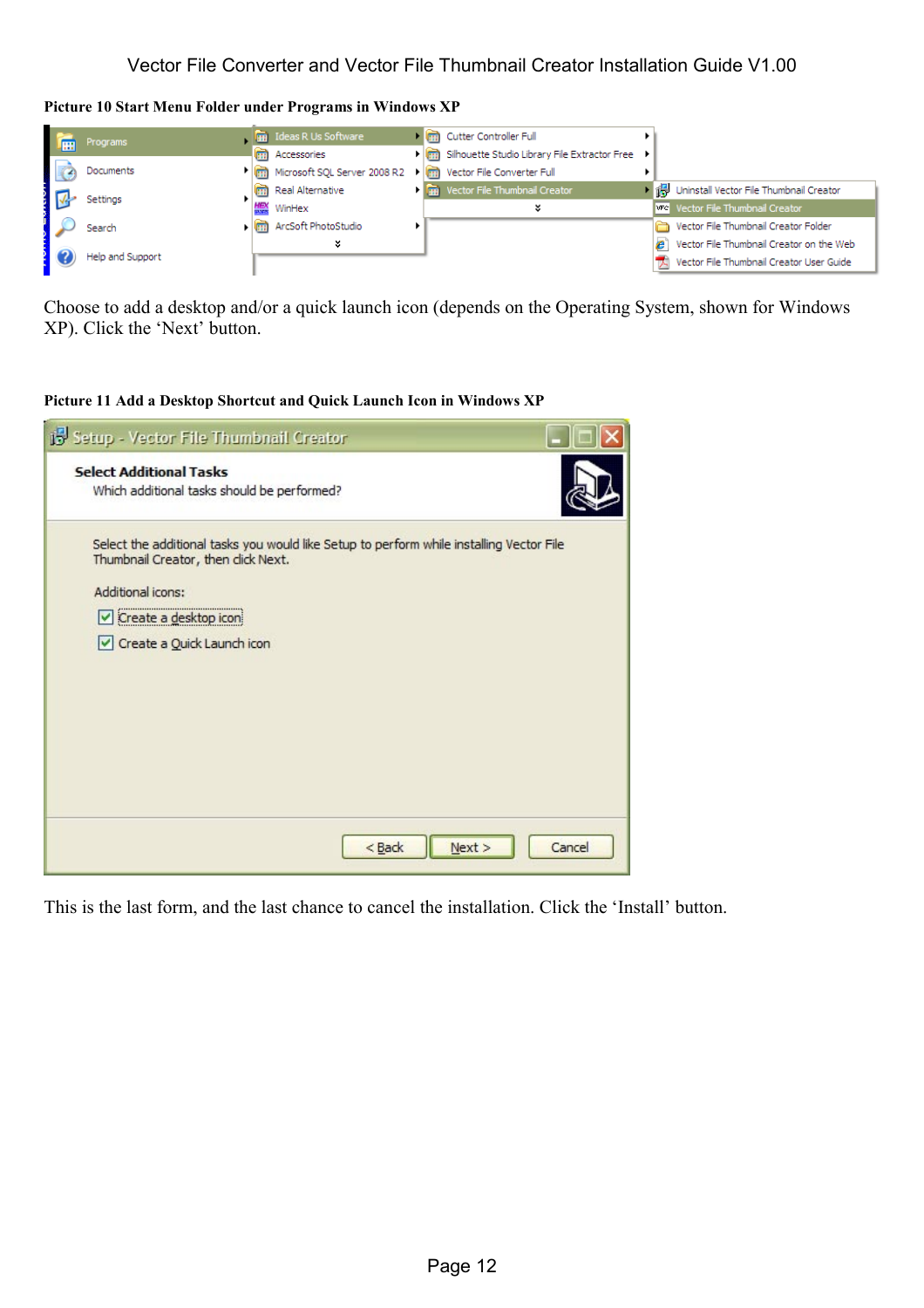#### <span id="page-12-0"></span>**Picture 12 Ready to Install**

| <b>Ready to Install</b><br>computer.                                                               | Setup is now ready to begin installing Vector File Thumbnail Creator on your            |  |
|----------------------------------------------------------------------------------------------------|-----------------------------------------------------------------------------------------|--|
| change any settings.                                                                               | Click Install to continue with the installation, or click Back if you want to review or |  |
| Destination location:<br>Start Menu folder:<br>Ideas R Us Software   Vector File Thumbnail Creator | C: \Program Files\IdeasRUsSoftware\VectorFileThumbnailCreator                           |  |
| €                                                                                                  |                                                                                         |  |
|                                                                                                    |                                                                                         |  |

The pop-up below (or similar) will be when Vector File Converter/Vector File Thumbnail Creator is running. Close the Vector File Converter application and click 'Retry'.

#### **Picture 13 Pop-up when the Vector File Thumbnail Creator is running**

| <b>Error</b> |                                                                                                                                                                                                                                                                                                                                                       |
|--------------|-------------------------------------------------------------------------------------------------------------------------------------------------------------------------------------------------------------------------------------------------------------------------------------------------------------------------------------------------------|
| Ţ            | C: \Program Files\IdeasRUsSoftware\VectorFileThumbnailCreator\VectorFileThumbnailCreator.exe<br>An error occurred while trying to replace the existing file:<br>DeleteFile failed; code 5.<br>Access is denied.<br>Click Retry to try again, Ignore to skip this file (not recommended), or Abort to cancel installation.<br>Retry<br>Ignore<br>Abort |

The pop-up below (or similar) will be when Vector File Converter/Vector File Thumbnail Creator is running on Windows 7/8.x/10. Click the 'Next' button.